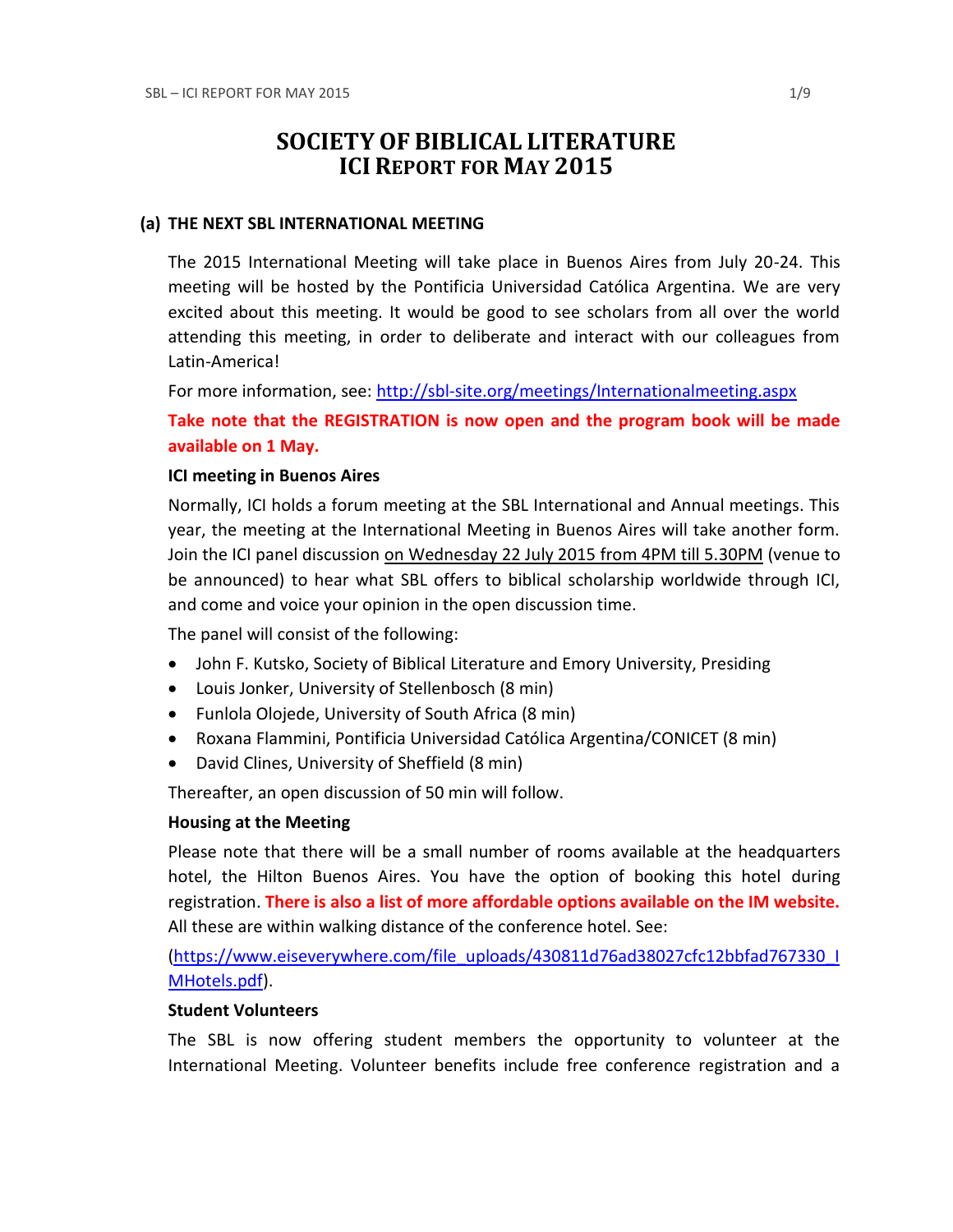complimentary 1-year SBL membership. Please contact [Samantha Spitzner](mailto:Samantha.Spitzner@sbl-site.org) for more information on how to volunteer.

## **(b) THE SBL ANNUAL MEETING, ATLANTA**

The SBL Annual Meeting will be held from November 21-24, 2015 in Atlanta, Georgia. Please note that the deadline for paper proposals has passed now.

**Registration** is open now, together with the conference **accommodation reservations**. For more information, see: <http://sbl-site.org/meetings/AnnualMeeting.aspx>

Like last year, we hereby supply a list of **accommodation options** that are a little further away from the conference venues, but are more affordable for ICI attendees and of good quality.

| ັ<br>Hotel                      | <b>Address</b>                              | <b>Price</b>                        | Website                    |
|---------------------------------|---------------------------------------------|-------------------------------------|----------------------------|
| Savannah Suites Pine St.        | 140 Pine St. NE, Atlanta, GA                | \$46/night                          | www.savannahsuites.com     |
| The Ashby House                 | 1071 Martin Luther King Dr.,<br>Atlanta, GA | \$225/person<br>for 5 night<br>stay | www.theashbyhouse.com      |
| Red Roof Inn & Suites           | 585 Parkway Drive NE,<br>Atlanta, GA        | \$59/night                          | www.redroof.com/atlanta    |
| AAE Wellesley Hotel &<br>Hostel | 1377 Virginia Ave.                          | \$61/night                          | www.atl.aaeworldhotels.com |
| Motel 6 Atlanta<br>Downtown     | 311 Courtland St., Atlanta,<br>GA           | \$80/night                          | www.motel6.com             |
| Castleberry Inn & Suites        | 186 Northside Dr. SW,<br>Atlanta, GA        | \$92/night                          | www.castleberryinn.com     |

## **(c) BIBLICAL SCHOLARS IN FRANCOPHONE COUNTRIES**

We are very glad to announce that a decision was taken at the ICI Executive meeting in San Diego in November 2014 that ICI will provide more support to francophone biblical scholars in terms of the following:

- Encouraging **mentoring** relationships (including preparation of manuscripts for publication) between "experts" and younger scholars in francophone countries. This will be facilitated through the existing mentoring channel which is available on the ICI web page (see [https://www.sbl-site.org/educational/ICITeaching.aspx\)](https://www.sbl-site.org/educational/ICITeaching.aspx).
- Providing links to useful French biblical **scholarly resources** through the monthly ICI newsletter. (This will become a regular entry in our newsletter soon. One useful link which can be made available already is the well-known scholar, Thomas Römer's classes at the College de France (see [http://www.college-de-france.fr/site/thomas](http://www.college-de-france.fr/site/thomas-romer/#course)[romer/#course\)](http://www.college-de-france.fr/site/thomas-romer/#course).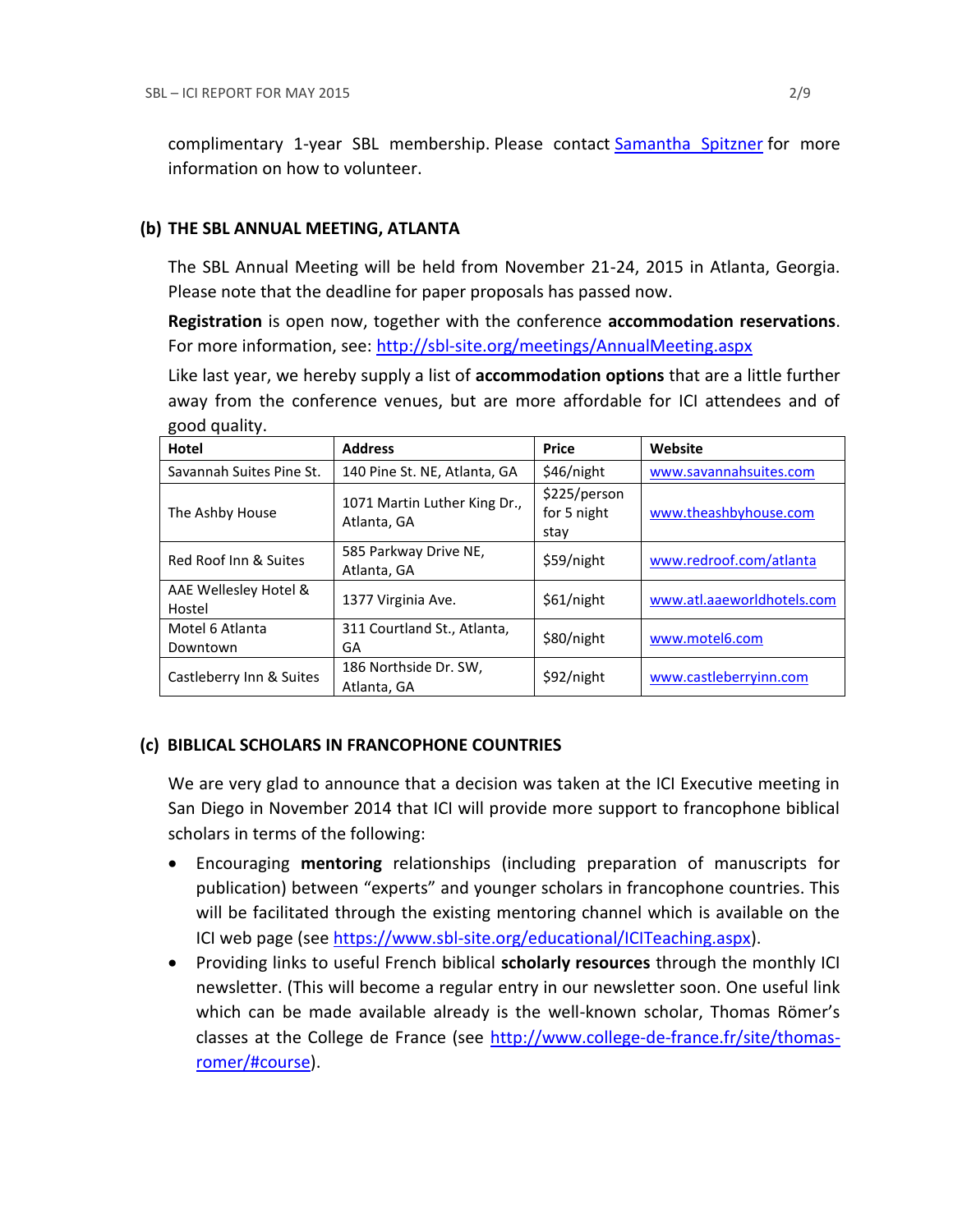**•** Including French publications in the ICI book depository. We are in negotiation with some French publishers to get them on board for this initiative. (The same will happen for Spanish scholarship.)

## **(d) PUBLICATION IN [ANCIENT NEAR EAST MONOGRAPHS](http://www.sbl-site.org/publications/Books_ANEmonographs.aspx) (ANEM) / [MONOGRAFIAS SOBRE](http://www.uca.edu.ar/index.php/site/index/en/universidad/facultades/buenos-aires/cs-sociales-politicas-y-de-la-comunicacion/investigacion/cehao/monografias_aco/)  [EL ANTIGUO CERCANO ORIENTE](http://www.uca.edu.ar/index.php/site/index/en/universidad/facultades/buenos-aires/cs-sociales-politicas-y-de-la-comunicacion/investigacion/cehao/monografias_aco/) (MACO)**

ANEM/MACO is a series that was established by the SBL at the request of the International Cooperation Initiative (ICI), and which is co-edited by Ehud Ben Zvi and Roxanna Flammini. The series publishes volumes on the Ancient Near East (including ancient Israel) electronically and makes them freely available for download. (Paperback and hardback versions of the volumes are available too, for a reasonable price.) Any work published in ANEM/MACO is freely available in electronic version to anyone in perpetuity. To view the volumes published in the series, please go to [http://www.sbl](http://www.sbl-site.org/publications/Books_ANEmonographs.aspx)[site.org/publications/Books\\_ANEmonographs.aspx](http://www.sbl-site.org/publications/Books_ANEmonographs.aspx)

The latest volume in ANEM/MACO is:

## **Disembodied Souls: The Nefesh in Israel and Kindred Spirits in the Ancient Near East, with an Appendix on the Katumuwa Inscription**

Authored by Richard Steiner

Biblical scholars have long claimed that the Israelites "could not conceive of a disembodied *nefesh* [soul]." In this book, Richard C. Steiner rejects that claim based on a broad spectrum of textual, linguistic, archaeological, and anthropological evidence spanning the millennia from prehistoric times to the present. The biblical evidence includes a prophecy of Ezekiel condemning women who pretend to trap the wandering souls of sleeping people—a prophecy that has been only partially understood until now because of the obscure technical terms that it contains. The extrabiblical evidence suggests that a belief in the existence of disembodied souls was part of the common religious heritage of the peoples of the ancient Near East.

To download the book for free, paste the following link into your browser: http://www.sbl-site.org/assets/pdfs/pubs/9781628370775\_OA.pdf

## **(e) PUBLICATION IN INTERNATIONAL VOICES IN BIBLICAL STUDIES (IVBS)**

IVBS is a series that was established by the SBL at the request of the International Cooperation Initiative (ICI), and which is co-edited by Monica Melanchthon and Jione Havea. IVBS encourages in particular submissions from scholars in the present seven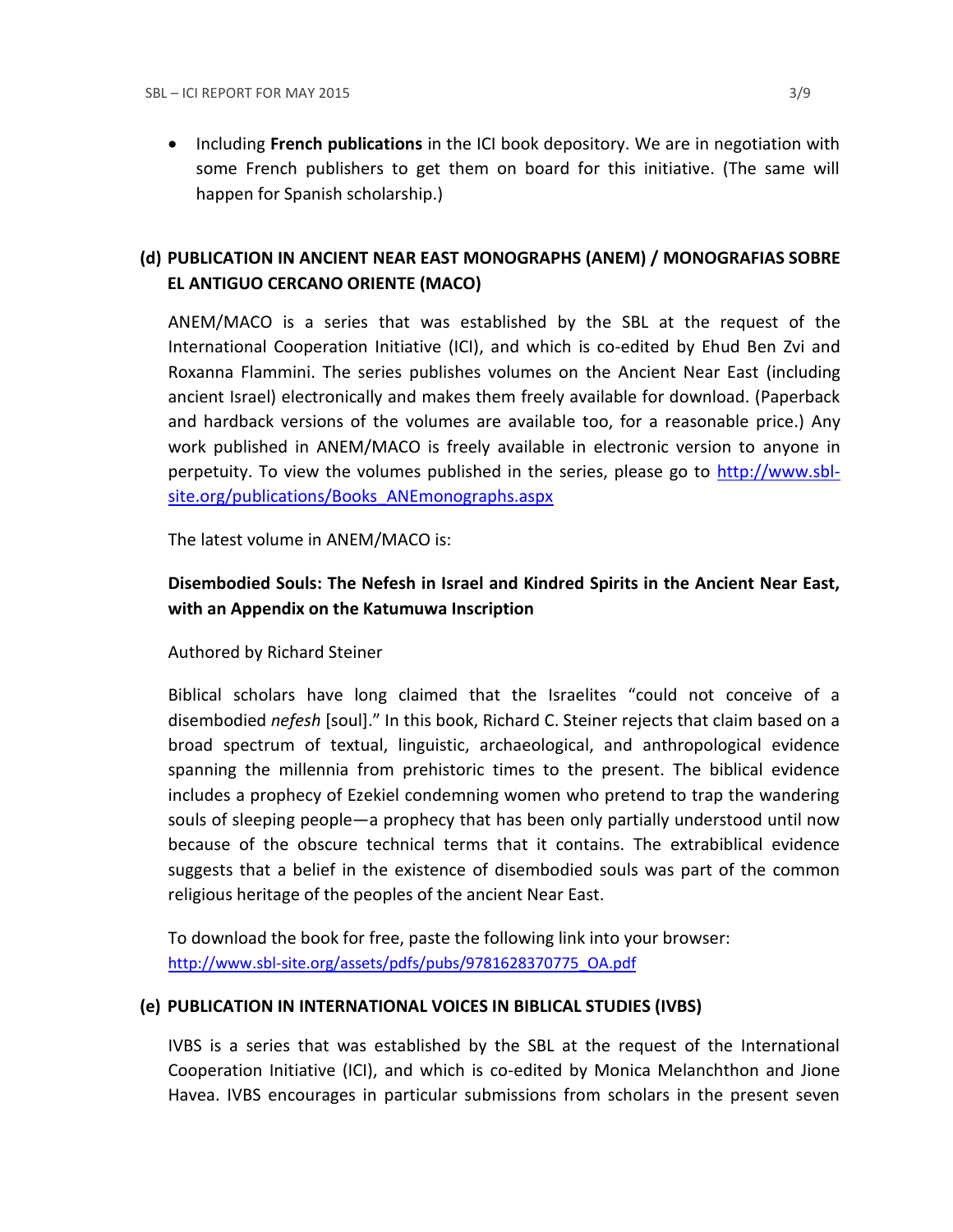international regions for which it has editorial boards: Africa, Central and Eastern Europe, Latin America, Middle East-South Asia, Northeast Asia, Pacific, and Southeast Asia. Interregional collaborations are also welcome. IVBS publishes works in English and in any other language for which its editors can find qualified peer reviewers. Any work published in IVBS is freely available to anyone in perpetuity. The series publishes work generally in the area of reception history and criticism. The scope is not limited to any particular biblical text or historical timeframe. The works will mainly be published in English and, wherever possible, also in primary languages of authors. For more information please go to [http://ivbs.sbl-site.org/home.aspx.](http://ivbs.sbl-site.org/home.aspx) If you would consider publishing your work in this series, feel free to contact one of the two general editors, [Monica Melanchthon](mailto:ivbs2010@gmail.com) or [Jione Havea.](mailto:jioneh@nsw.uca.org.au)

The latest volume in IVBS is:

#### **Migration and Diaspora: Exegetical Voices of Women in Northeast Asian Countries**

#### Edited by Hisako Kinukawa

The third meeting of the Society of Asian Biblical Studies was held at Sabah in June 2012, addressing the theme of Migration and Diaspora. This book contains five essays written by women from Northeast Asian countries for this occasion. Three are on Hebrew Scriptures and two are on the Christian Testament. All writers used a cultural analysis of their own social locations, and literary, historical, and postcolonial criticism as their methods of reading the texts, even though they may not explicitly mention which criticisms are used.

To download the book for free, paste the following link into your browser: <http://ivbs.sbl-site.org/uploads/IVBS%20PAPERS1.pdf>

## **(f) PUBLICATIONS: ONLINE BOOKS – NEW BOOKS ADDED**

(For the full list, please go to [http://www.sbl-site.org/publications/Books\\_ICIbooks.aspx\)](http://www.sbl-site.org/publications/Books_ICIbooks.aspx)

#### **A Critical Engagement: Essays on the Hebrew Bible in Honour of J. Cheryl Exum**

Clines, David J.A., Ellen van Wolde, eds. *A Critical Engagement: Essays on the Hebrew Bible in Honour of J. Cheryl Exum*. Hebrew Bible Monographs 38. Sheffield: Sheffield Phoenix Press, 2011.

This volume honours the distinctive contribution to Hebrew Bible studies over four decades by Cheryl Exum, Professor Emerita of Biblical Studies in the University of Sheffield. Her special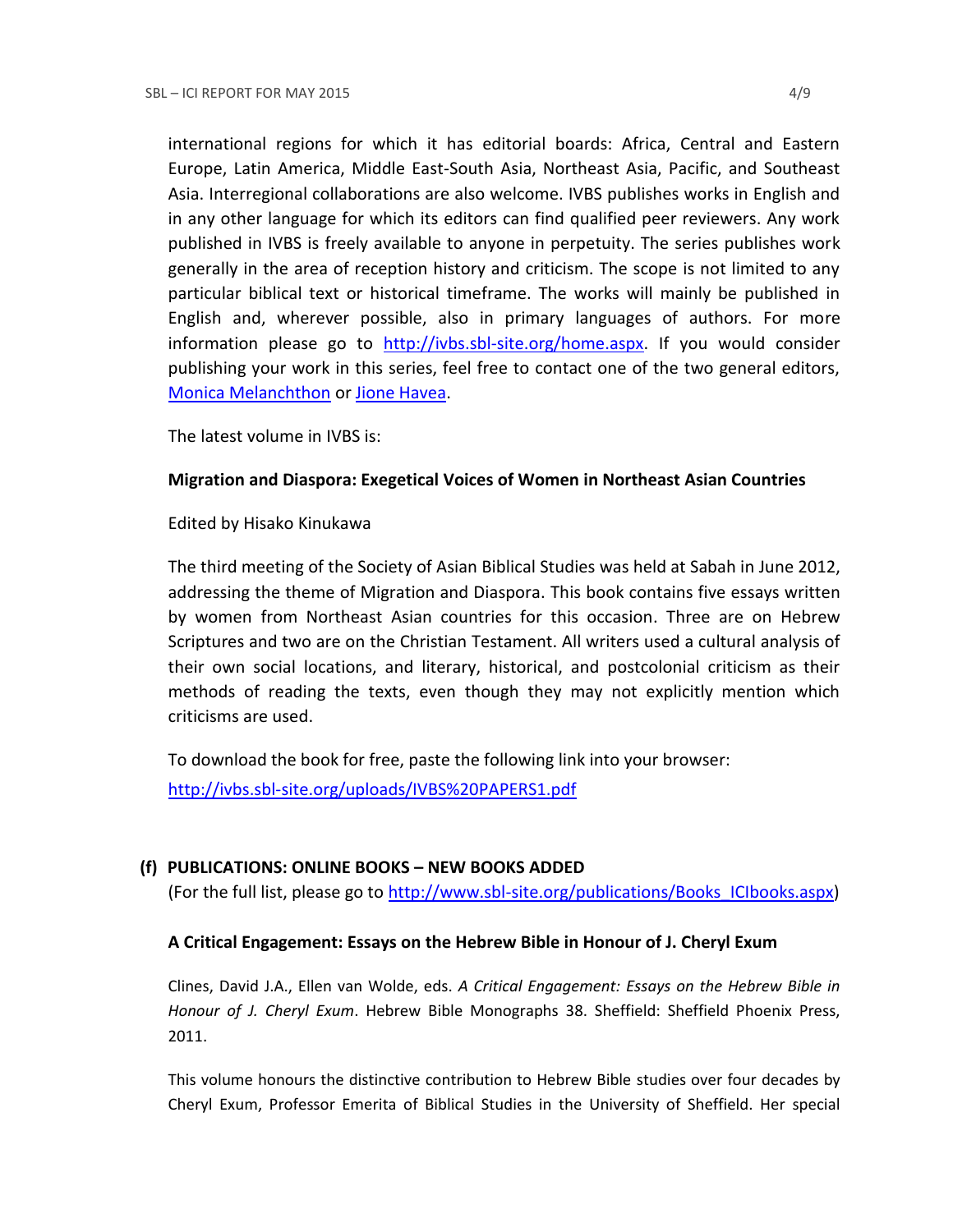interests have lain, first, in the modern literary criticism of the Hebrew Bible, where her key work was Tragedy and Biblical Narrative: Arrows of the Almighty. A second area has been feminist criticism of the Hebrew Bible; here her notable contributions were Fragmented Women: Feminist (Sub)versions of Biblical Narratives and Plotted, Shot, and Painted: Cultural Representations of Biblical Women. A more recent, and now almost favourite, theme is the Bible and cultural studies, especially the Bible and art. Key works here have been a series of edited volumes, such as Beyond the Biblical Horizon: The Bible and the Arts, and The Bible in Film / The Bible and Film. Her fourth area of continuing interest has been the Song of Songs, with many articles culminating in her perceptive commentary in the Old Testament Library series.

#### **Reconfiguring Mark's Jesus: Narrative Criticism after Poststructuralism**

Elliott, Scott S. *Reconfiguring Mark's Jesus: Narrative Criticism after Poststructuralism*. The Bible in the Modern World 41. Sheffield: Sheffield Phoenix Press, 2011.

As readers, we are captivated by the resemblance of literary characters to actual persons. But it is precisely this illusion that allows characterization to play host to dominant ideologies of both 'literature' and 'the self'. This is especially true when we confuse narrative figures and historical persons.

Over the last thirty years, New Testament narrative criticism has developed into a major methodological approach in Biblical Studies. But for all its ingenuity and promise, it has been reluctant to let go of conventional historical-critical moorings. As a result, one is hard pressed to find any substantive difference between reconstructions of the historical Jesus and narrativecritical readings of the character Jesus.

Reconfiguring Mark's Jesus endeavors to reorient and advance narrative criticism by analysing the Gospel of Mark's characterization of the figure of Jesus in relation to three other fundamental aspects of narrative discourse: focalization, dialogue, and plot. This intertextual reading, in which Mark is set alongside two ancient novels—Leucippe and Clitophon and the Life of Aesop—problematizes implicitly modern notions of literary characters as autonomous 'agents', as well as 'naturalizing' treatments of literary characters as historical referents. Highlighting the inherent ambiguity of narrative discourse, particularly with regard to referentiality, human agency, and the complex relationship between literature and history, Reconfiguring Mark's Jesus illustrates the diverse and complex ways that narratives, of necessity, produce fragmented characters that refract the inherent paradoxes of narrative itself and of human subjectivity.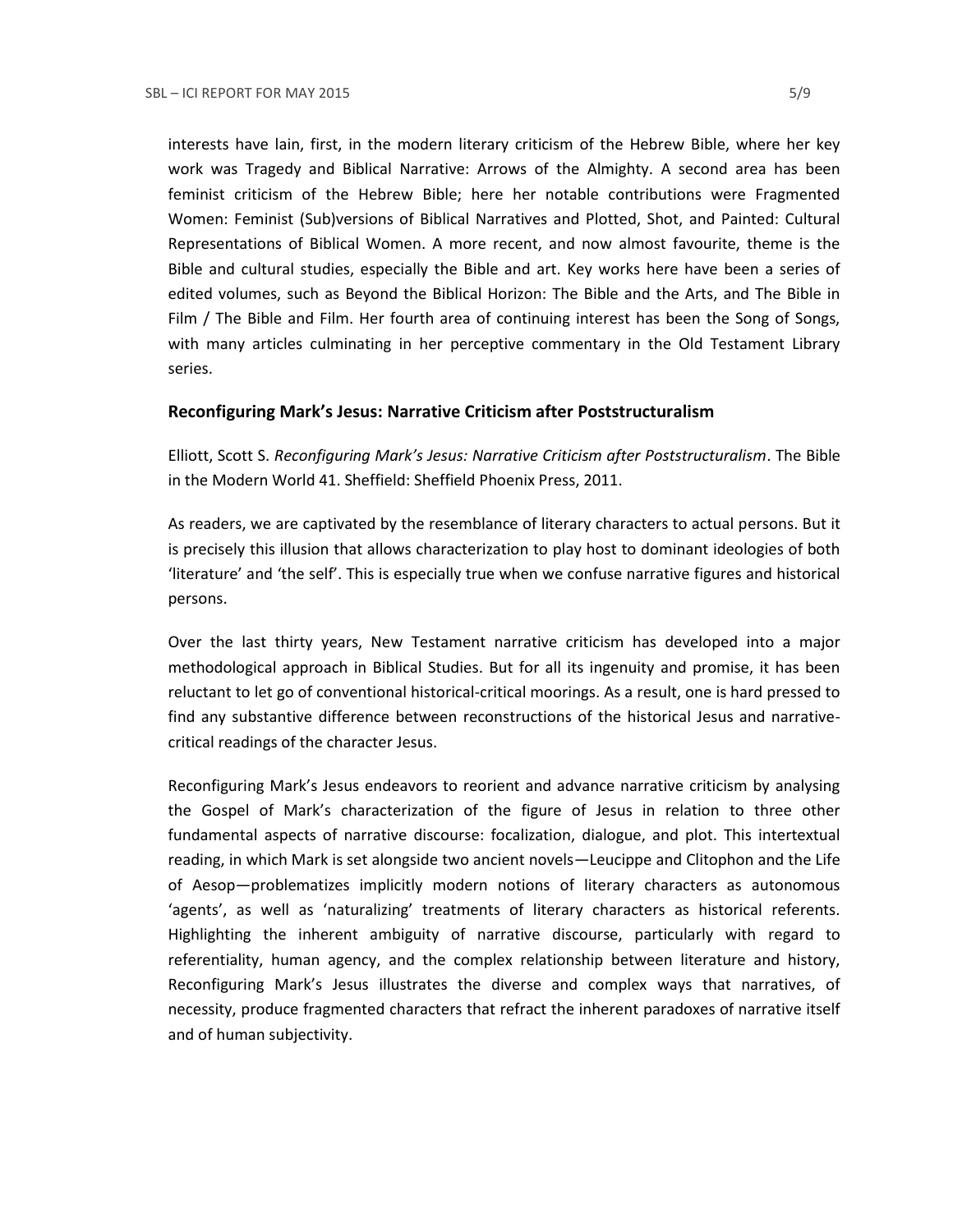#### **Warfare, Ritual, and Symbol in Biblical and Modern Contexts**

Kelle, Brad E., Frank Ritchel Ames, Jacob L. Wright. *Warfare, Ritual, and Symbol in Biblical and Modern Contexts*. Ancient Israel and Its Literature 18. Atlanta: Society of Biblical Literature, 2014.

Contributors investigate what constituted a symbol in war, what rituals were performed and their purpose, how symbols and rituals functioned in and between wars and battles, what effects symbols and rituals had on insiders and outsiders, what ways symbols and rituals functioned as instruments of war, and what roles rituals and symbols played in the production and use of texts.

Features:

- Thirteen essays examine war in textual, historical, and social contexts
- Texts from the Hebrew Bible are read in light of ancient Near Eastern texts and archaeology
- Interdisciplinary studies make use of contemporary ritual and social theory

#### **(g) SBL MEMBERSHIP IN ICI COUNTRIES**

Please take note that scholars living and working in ICI countries (for a list of these countries, see [http://www.sbl-site.org/assets/pdfs/ICIcountries.pdf\)](http://www.sbl-site.org/assets/pdfs/ICIcountries.pdf) pay a reduced membership fee for SBL. See the membership form accompanying this newsletter which should be used to apply for or renew reduced membership.

#### **(h) JOURNAL OF BIBLICAL LITERATURE (JBL) ARCHIVE**

Take note that an archive with JBL articles from volume 122.1 of 2003 through volume 130.1 of 2011 is now available online to people accessing the SBL website from any ICI country. See http://www.sbl-site.org/publications/ICI JBLarchive.aspx. All articles in those volumes can be downloaded for free!

## **(i) EVENTS**

The SBL maintains a significant list of events taking place anywhere in the globe. For the full list please go to<http://www.sbl-site.org/meetings/events.aspx>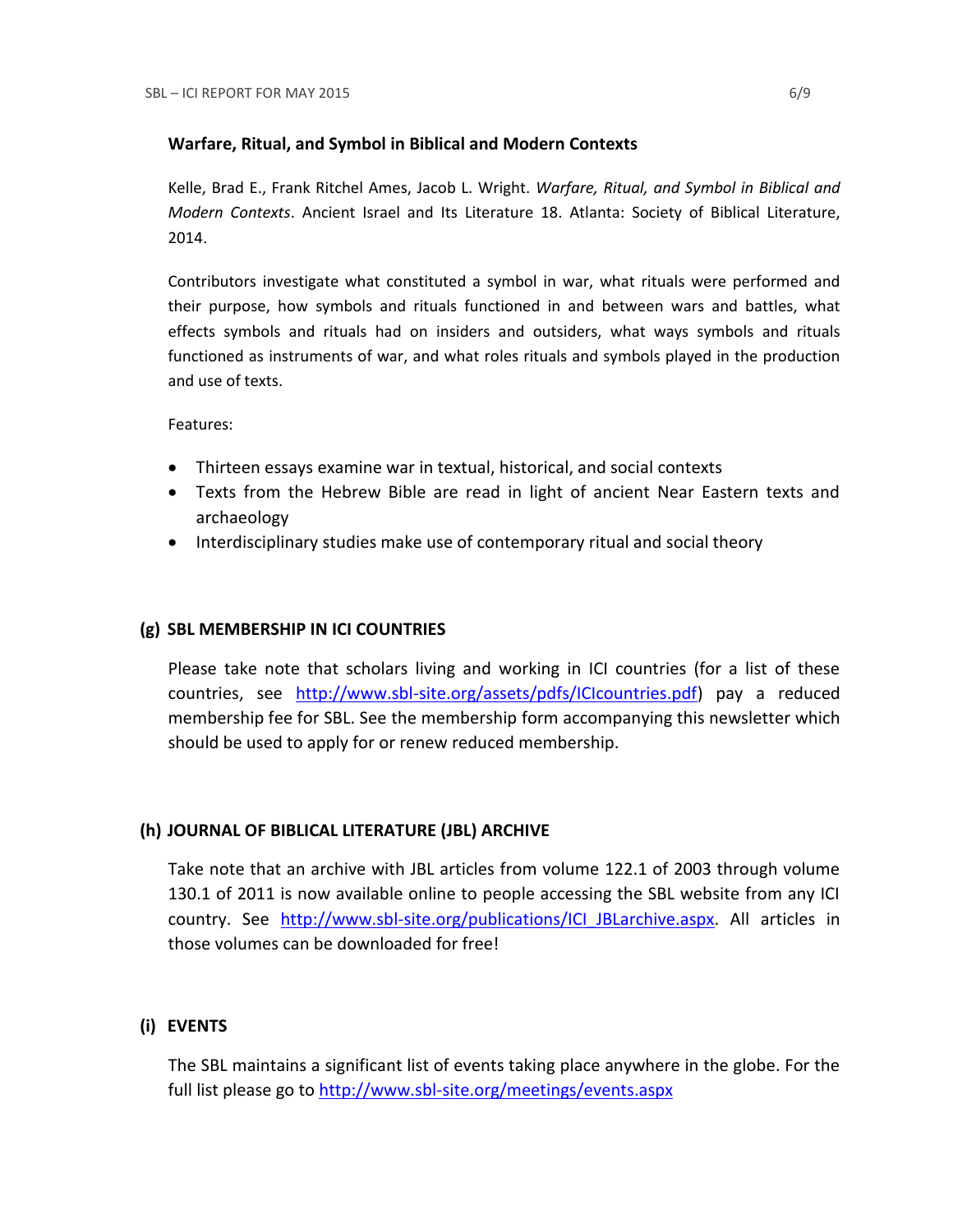A selection of events is listed below—mainly those taking place in ICI regions.

Please provide information on conferences in your region, including calls for papers, to Sharon Johnson at [sharon.johnson@sbl-site.org.](mailto:sharon.johnson@sbl-site.org)

#### **July 12-15, 2015**

#### **European Association of Biblical Studies Annual Meeting**

Cordoba, Spain. July 12- July 15. More information is available a[t http://www.eabs.net/site/](http://www.eabs.net/site/) Information for students is available <http://www.eabs.net/site/student-zone/>

**July 20-24, 2015 2015 SBL International Meeting** Buenos Aires, Argentina [More information](http://www.sbl-site.org/meetings/Internationalmeeting.aspx)

#### **September 11-13, 2015**

#### **Oceania Biblical Studies Association**

Conference will be held at Piula Theological College, Upolu, Samoa, in the beautiful South Pacific.

Email the Secretary for OBSA: [Nasili Vaka'uta](mailto:%20OBSAMail@gmail.com) for more information.

#### **September 24-28, 2015**

#### **Society of Biblical Scholars (SBS) & Institute for Biblical Preaching (IBP) in Africa**

(at St. Paul's University, Kenya) This year's SBS conference, and IBP seminar, organized by Hokma House—Centre for Biblical Research (Jos, Nigeria), will be hosted by St. Paul's University (Limuru, Kenya). Paper and panel proposals are invited on the interdisciplinary theme: 'Engaging Scripture, Transforming Culture: Exegesis, Criticism, Hermeneutics, and Theology'. How can biblical exegesis, criticism, hermeneutics and theology shape and contribute more meaningfully to our engagement of the scriptures, esp. in Africa? Presenters and panelists may focus on one or more of these four areas, but will need to be conversant with the history, development and current state of research in each area in order to be able to evaluate the current enterprise of biblical studies, esp. in Africa, and propose major ways forward for the discipline. The second part of the theme explores the role of exegesis, criticism, hermeneutics and theology in transforming culture. Papers outside the theme are welcome! SBS membership is not required to attend or participate in this year's meeting. New members are welcome to apply for membership.

Contact: Rev. Dr. Randee Ijatuyi-Morphé, Director, and Professor of Biblical Studies, ECWA Theological Seminary, Jos, Nigeria [\(hokmahouse@gmail.com;](mailto:hokmahouse@gmail.com)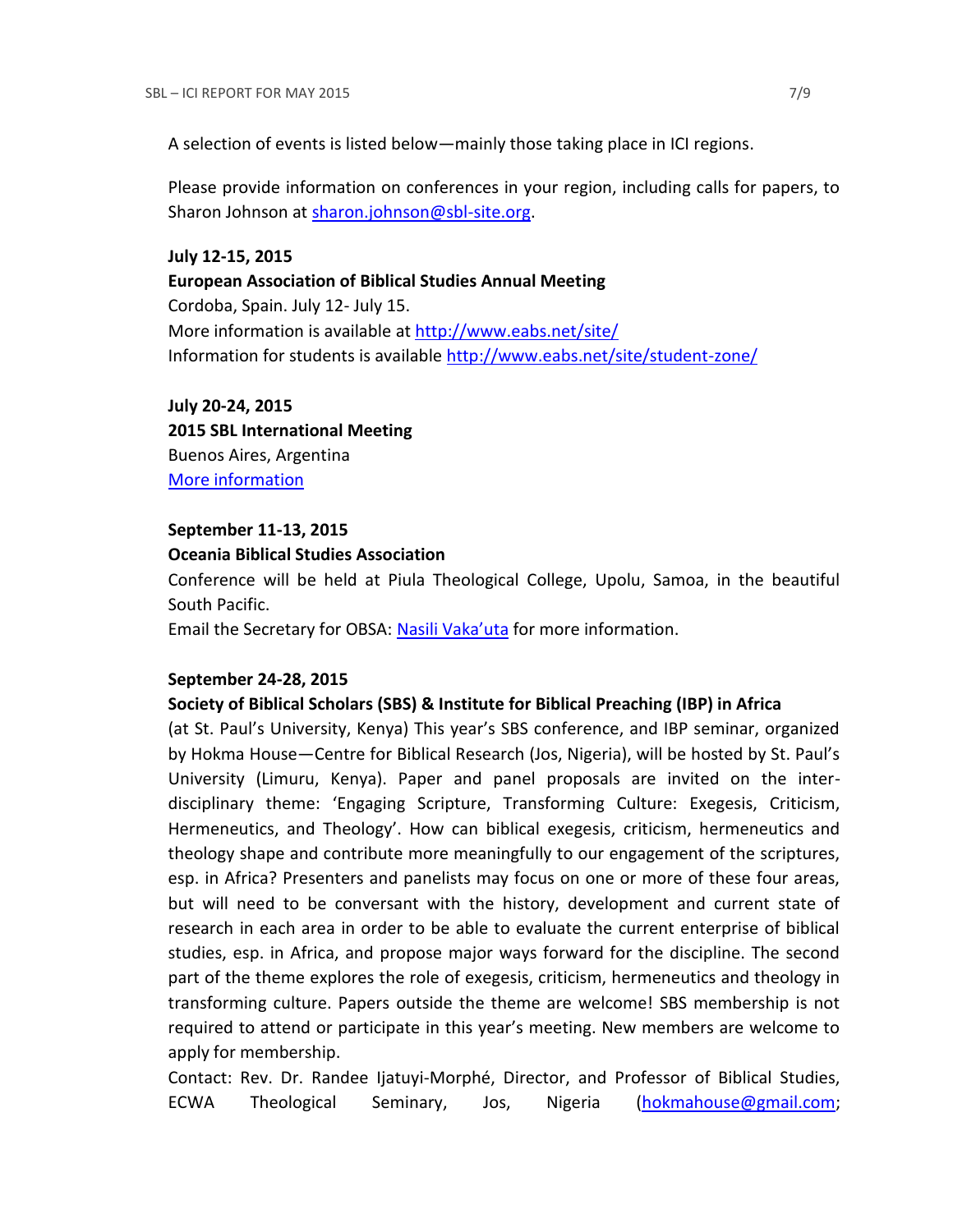[meetings@hokmahouse.org\)](mailto:meetings@hokmahouse.org); Rev. Dr. K. Gatumu, Senior Lecturer, SBS/IBP Liaison at SPU [\(kgatumu@spu.ac.ke\)](mailto:kgatumu@spu.ac.ke).

(For more information: [www.hokmahouse.org\)](http://www.hokmahouse.org/).

**November 21-24, 2015 2015 SBL Annual Meeting** Atlanta, Georgia [More information](http://sbl-site.org/meetings/Annualmeeting.aspx)

#### **December 20-23, 2015**

#### **Philosophical Investigation of the Hebrew Scriptures, Talmud and Midrash**

The conference will take place in Jerusalem and will explore "The Questions of God's Perfection." The conference will explore whether understanding God as perfect being is appropriate as a basis for Jewish theology and for religious belief more generally, bringing together perspectives on this question from philosophers, theologians,scholars of Bible and scholars of rabbinic literature. Invited participants will be Oliver Crisp, James Diamond, Jerome Gellman, Lenn E. Goodman, Moshe Halbertal, Yoram Hazony, Brian Leftow, Berel Dov Lerner Alan Mittleman, David Shatz, Eleonore Stump, Alan Torrance, Shmuel Trigano, and Howard Wettstein. Scholars wishing to present papers at the conference should submit abstracts of 500-1,000 words together with a current CV to [meiravj@herzlinstitute.org](mailto:meiravj@herzlinstitute.org)

[Call for Papers](http://bibleandphilosophy.org/wp-content/uploads/2014/02/2015-conference-announcement-v-4.pdf)

**July 3-7, 2016 2016 SBL International Meeting** Seoul, South Korea [More information](http://sbl-site.org/meetings/Internationalmeeting.aspx)

**September 4-9, 2016 2016 Meeting of the International Organization for the Study of the Old Testament (IOSOT)** Stellenbosch, South Africa To register for updates, go to the news page on [www.iosot2016.co.za](http://www.iosot2016.co.za/)

#### **(j) SBL EDUCATIONAL RESOURCES FREELY AVAILABLE**

There are links to numerous educational resources on the SBL website. The following are freely available: (i) Resources on Teaching the Bible; (ii) Freely downloadable Hebrew, Greek and Transliteration fonts (amongst others); (iii) Resources on Bible translations and commentaries; and (iv) Research tool resources.